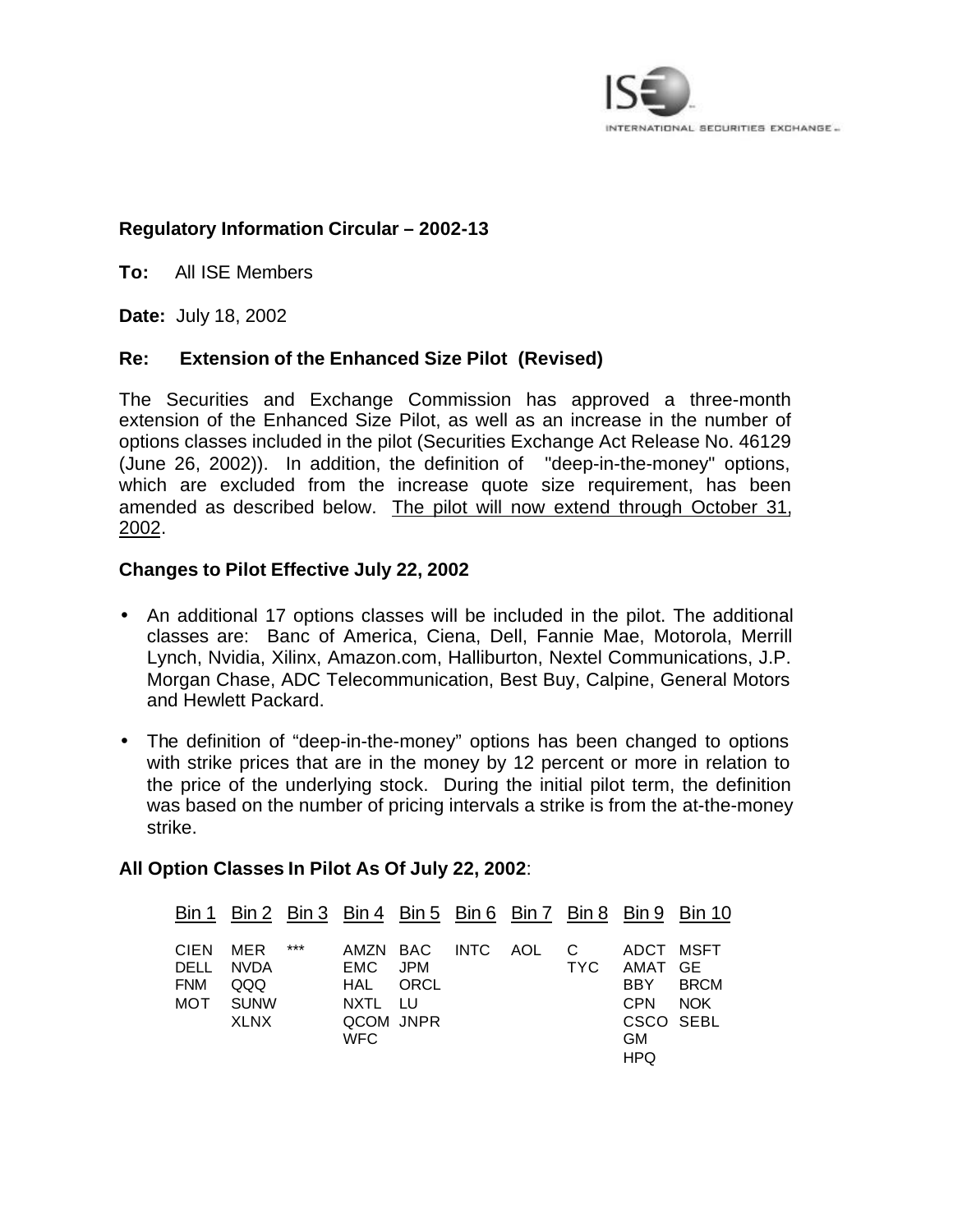# **Review of Enhanced Size Pilot Requirements**

The pilot requires that PMMs initially enter quotes with a size of at least 100 contracts for customer orders, and 50 contracts for non-customer orders. CMMs must initially enter quotes with a size of 50 contracts for customer orders, and 25 contracts for non-customer orders. PMMs and CMMs are not required to requote when the size of their quotes are decremented by trade executions to a size that is below the minimum. No other default sizes (i.e., FARMM and ISE market maker) are affected. These enhanced size requirements apply only to the options series in the three months closest to expiration. Moreover, the pilot does not apply to deep-in-the-money options, or an option in the last three days of that option's trading. (See RIC 2002-05 (April 25, 2002).

\* \* \*

Any questions regarding the foregoing may be directed to the attention of Jim Sampson, Vice President Market Supervision, at 212-897-0235.

Attachment: Text of Rule